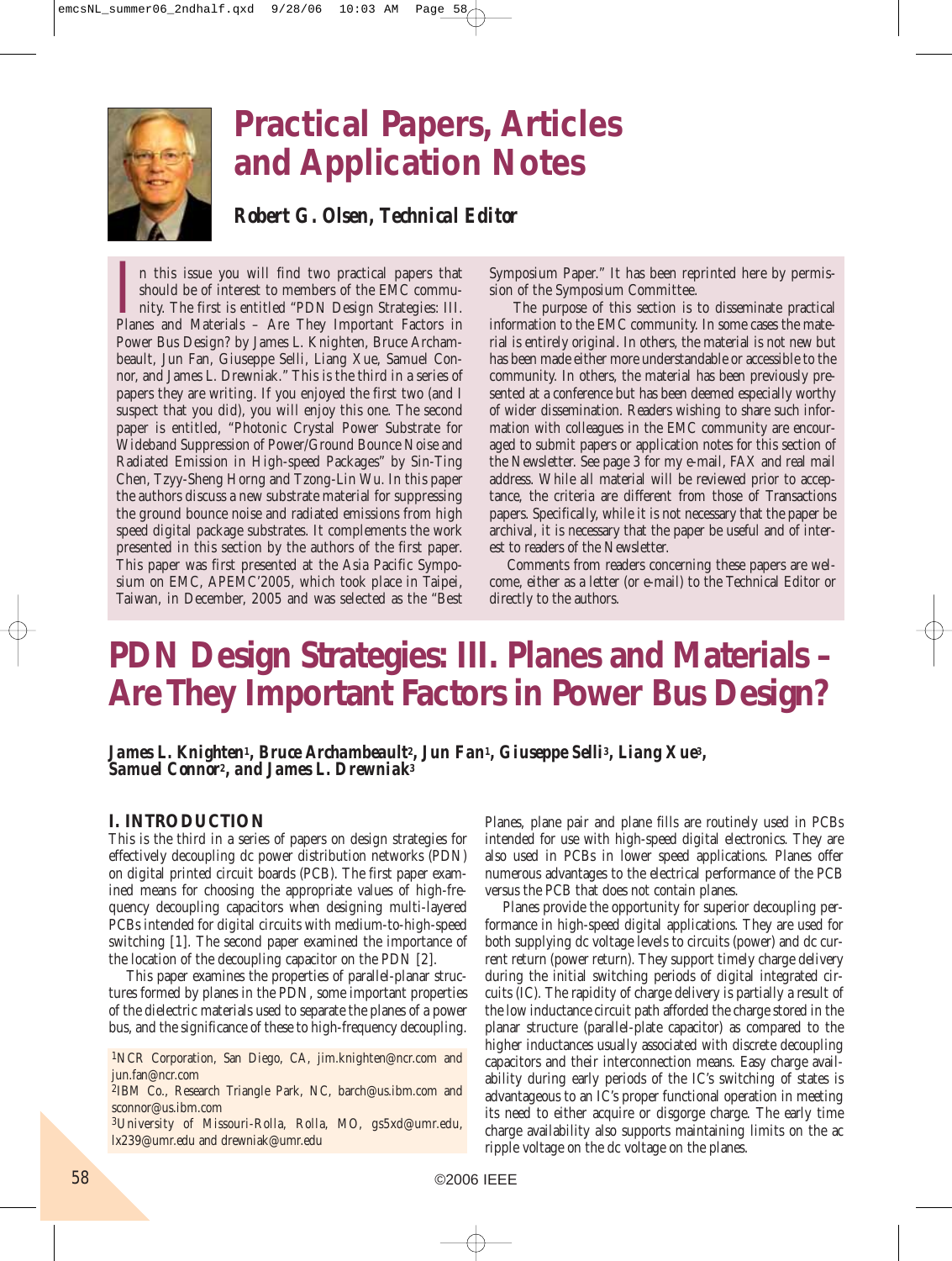

*Figure 1: Input impedance of a parallel plate configuration with the pair of planes separated by 40 mils. The -20 dB/dec initial slope corresponds to the capacitance of the board. The dip at 100 MHz corresponds to the resonance of the interplane capacitance and the inductance of the input port. Above 100 MHz, the distributed behavior determines the impedance, but the trend at high frequencies is +20 dB/dec, corresponding to the inductance of the input port.*

Planes within the PCB stack-up can be advantageous in terms of the fidelity of the digital signal. Planes can provide lower impedance paths for return currents associated with signal traces than is usually seen with discrete return current traces. These more efficient return current paths usually benefit the fidelity of the waveshape of a digital signal. While not explicitly covered in this paper, note that, in PCB structures with multiple layers and multiple planes, care may be needed during design to provide capacitive coupling (decoupling) between planes that are not members of the same power bus in order to facilitate a low impedance path for signal return currents. This is primarily true for signal traces that traverse multiple layers on the PCB. Examples of potential ill effects of this are shown in [3].

The use of planes may also be advantageous in terms of reducing or containing electromagnetic interference (EMI) radiated emissions from a PCB, as opposed to may have been experienced with no planes. A detailed examination of this is beyond the scope of this discussion.

Planes may be advantageous to efficient PCB design in that they may facilitate an increase in component density, i.e., routing density. Power or ground connections can be obtained at virtually any location on the PCB using a via, rather than using routing space for power or ground traces. In summary, the ben-



*Figure 2: PCB configuration used for all simulations in this paper.* 



*Figure 3: A current pulse at Port 1 of 1 ns pulse width, a time to peak of 0.5 ns, and peak amplitude 1A is applied to Port 1 to simulate current draw from an IC switching states at Port 1.*

efits of planes is so strong that the PCB with multiple layers, some for signal traces and some layers containing planes for power or for ground (power return and signal return) is the paradigm of the PCB for high-speed digital applications.

### **II. CHARACTERISTICS OF THE SINGLE PLANE PAIR**

The goals of decoupling on a PCB are two-fold. First, it is desired to achieve a power bus impedance that remains low over a wide range of frequencies. This assures that the noise voltages that are created by inevitable noise currents remain small. Secondly, it is desired to provide adequate charge in a timely manner to ICs that are switching states. This assures orderly functional operation. The first of these criteria is more naturally described in the frequency domain and the second in the time domain. Hence, as the properties of planar power bus structures are examined in this paper, both frequency and time



*Figure 4:*  $|Z_{11}|$  of the power bus configuration in Figure 2 *for the case of various values of plane spacing, showing the lowering of impedance as the planes become closer (ε<sub>r</sub> = 4.0).*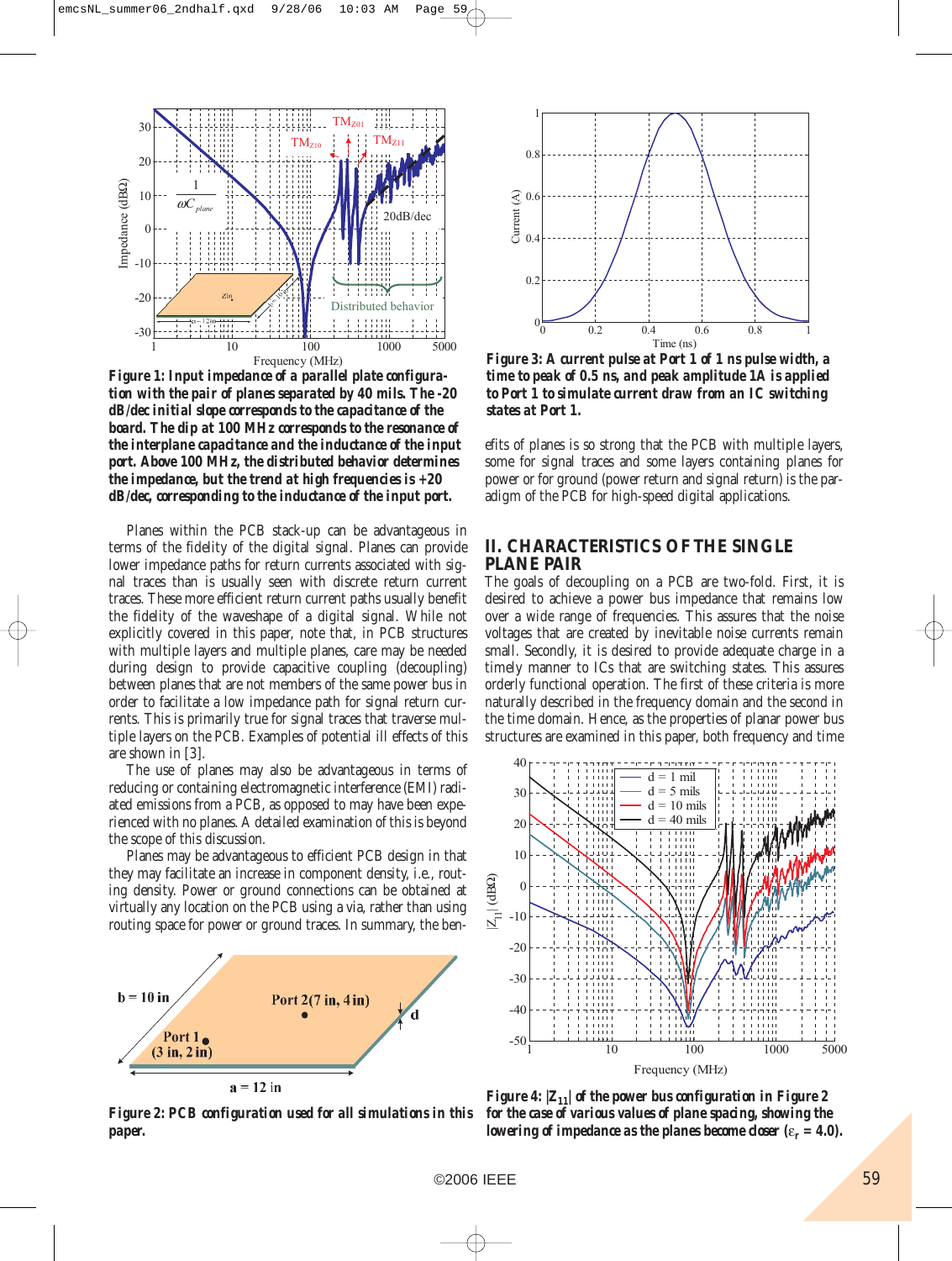

*Figure 5:*  $|Z_{21}|$  of the power bus configuration in Figure 2 *for the case of various values of plane spacing,*  $(\varepsilon_r = 4.0)$ *.* 

domain characterizations are examined to facilitate clarity.

A pair of planes in a PCB stack-up naturally forms a parallel-plate capacitor, often called an inter-plane capacitor. The value of this inter-plane capacitance can be estimated by (neglecting fringing and other effects):

$$
C_{Hane} = \frac{\epsilon S}{d},\tag{1}
$$

where *S* is the plane area, *d* is the spacing between power and ground planes, and ε is the permittivity of the dielectric layer between the power and ground planes. At low frequencies, charge stored in the planes is proportional to the value of the capacitance. The larger the capacitance, the more charge stored and available to support logic transitions. At the same time, the impedance of the plane pair is inversely proportional to the capacitance value. Therefore, in order to maintain low imped-



*Figure 6: Port 2 voltage vs. time for various values of plane spacing, d, showing a lowering of peak voltage as the planes become closer. Fixed parameters are identical to those in Figures 4 and 5.*



*Figure 7: Port 1 voltage vs. time for various values of plane spacing, d, showing a lowering of peak voltage as the planes become closer. Fixed parameters are identical to those in Figures 4 and 5.*

ance over a frequency range, a larger capacitance value is desirable. This implies that small values of  $d$  or large values of  $\epsilon$ , are desirable.

However, the power/ground plane parallel-plate structure can be modeled accurately as the inter-plane capacitance described in (1) only at low frequencies. Low frequencies are defined as frequencies well below the frequencies where the resonances of the planar structure are manifested. At low frequencies, the wavelength is long compared to PCB dimensions and the displacement current in the dielectric material is nearly uniform over the plane surface, *S*, except near the PCB edges. Figure 1 shows the input impedance of a parallel-plate cavity corresponding to a PCB power bus. From Figure 1, the frequencies



*Figure 8:*  $|Z_{11}|$  for the power bus configuration seen in Fig*ure 2 for the case of various values of dielectric constant, showing shifts in frequency and magnitude in the impedance profile, lowering the resonant frequencies as permittivity increases (d = 40 mils).*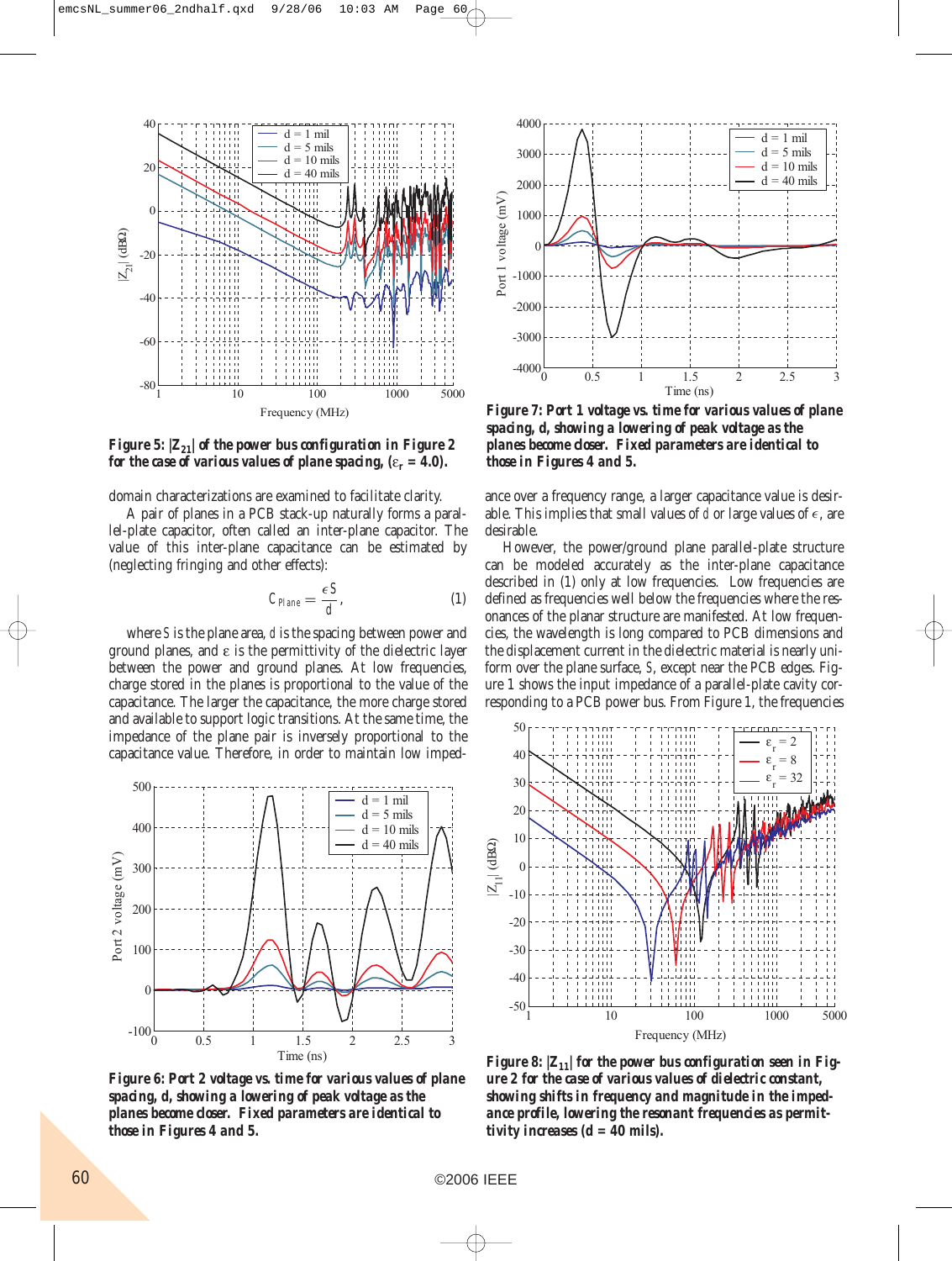

*Figure 9: Port 2 voltage vs. time for various values of dielectric constant, showing lower peak voltage for higher dielectric constant values, but shifted in time, corresponding to different velocities of propagation. Fixed parameters are identical to those in Figure 8.*

where the inter-plane impedance behaves as a simple lumped capacitor lie below 100 MHz, where the lowest frequency resonance occurs.

The resonance observed near 100 MHz in Figure 1 is a resonance due to the combination of the lumped inter-plane capacitance and the inductance of the feeding Port 1 (The port inductance emulates inductances of the via and pad interconnection of a decoupling capacitor that are associated with a capacitor mounted on a PCB. The mounted decoupling capacitor will exhibit a resonance similar to the 100 MHz resonance seen in Figure 1.). At higher frequencies, the inductive behavior associated with the port is superimposed with the distributed resonances of the plane pair and impedance generally rises with frequency with resonant peaks and valleys superimposed.

The parallel-plate structure may also be viewed as a parallel-



*Figure 10: Port 1 voltage vs. time for various values of dielectric constant, showing lower peak voltage for higher dielectric constant values, but with no shifts in time. Fixed parameters are identical to those in Figure 8.*



*Figure 11:*  $|Z_{11}|$  for the power bus configuration seen in *Figure 2 for the case of various values of loss tangent, showing the lowering of resonant peaks as loss increase (*ε*<sup>r</sup> = 4.0, d = 40 mils).*

plate cavity. When the frequency rises to values where standing waves are established between the planes, the power/ground pair exhibits resonances and the magnitude of the plane input and transfer impedances demonstrate peaks and valleys (poles and zeros) in an alternating pattern. These impedances can attain high values at the frequencies corresponding to the resonant peaks, which are related to the board physical dimensions and dielectric constant as

$$
f_{RES(mn)} = \frac{1}{2\pi\sqrt{\varepsilon\mu}}\sqrt{\left(\frac{m\pi}{a}\right)^2 + \left(\frac{n\pi}{b}\right)^2} \qquad (2)
$$

where a and b are the largest and smallest dimensions of the rectangular parallel-plates, respectively. ε and μ are the dielectric constant and permittivity of the dielectric material, respectively.

From Figure 1, when frequencies are higher than that of the lowest resonant frequency, an inductive impedance rise with fre-



*Figure 12: Port 2 voltage vs. time for various values of loss tangent, showing a lowering of peak voltage as dielectric loss increases (*ε*r = 4.0, d = 40 mils).*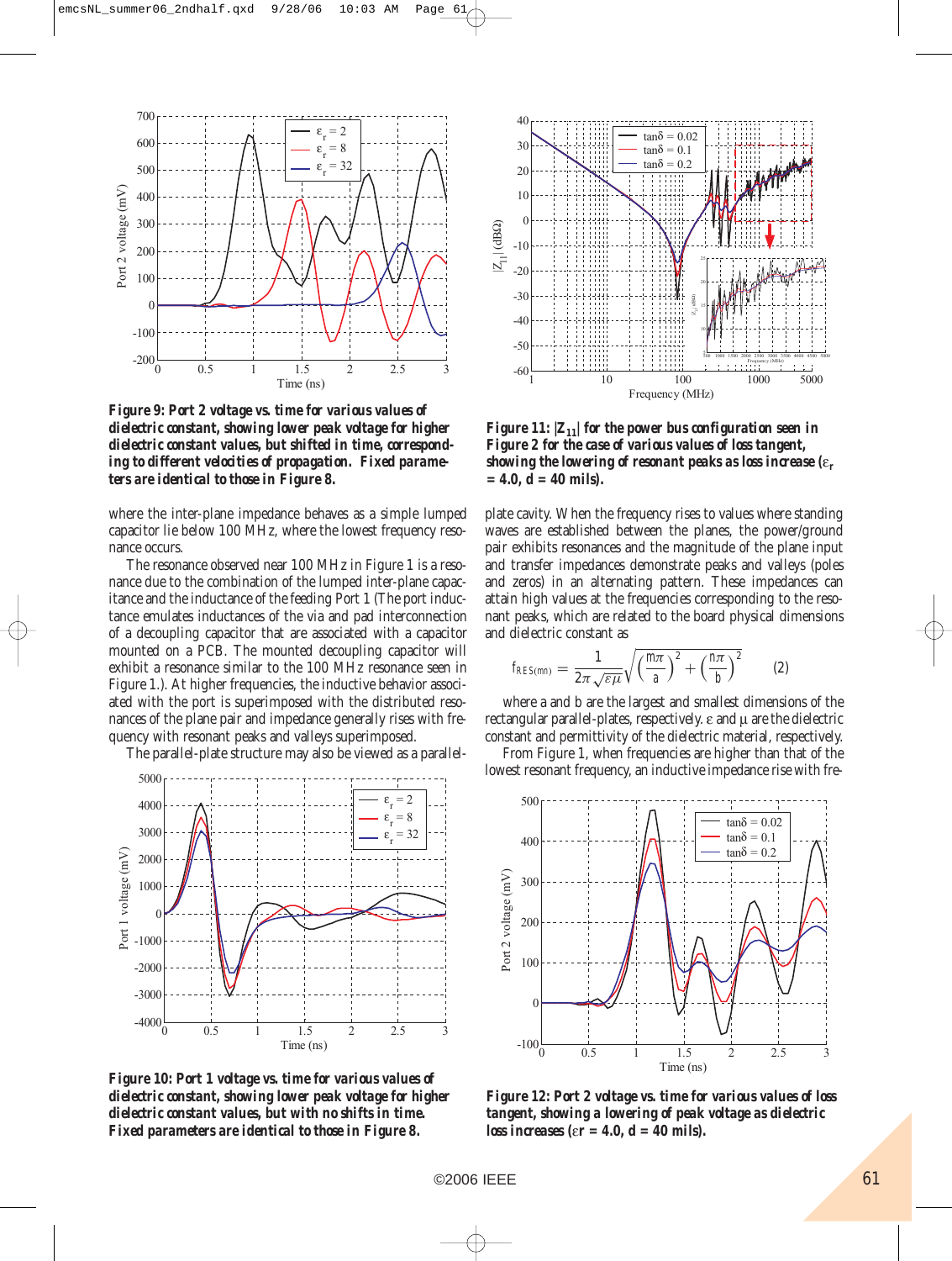quency is superimposed with the distributed resonances described in (2). The modes associated with those resonances are TMz, i.e., transverse magnetic [4]. The impedance profile shown in Figure 1 corresponds to that of a parallel plate configuration of 1 mm thickness of FR-4 dielectric material ( $\varepsilon_r = 4.0$ ) and dimensions of  $a = 12$  in. and  $b = 10$  in.

Analyses of planar power bus structures in this paper are accomplished by means of a cavity analysis [5, 6, 7, 8]. The cavity model formulation is suitable for the analysis of the power delivery network (PDN) of printed circuit boards (PCB). A cavity model analysis software implementation based on first principles Maxwell's Equations was developed along with the ability to extract SPICE models from the simulation [9, 10]. This was used in previous papers in this series and was again used in all simulations herein. The driving point impedance at a port i, and the transfer impedance between two ports i and j can be expressed from this formulation as

$$
Z_{ij}(\omega) = \frac{d}{abc} \sum_{n=0}^{N} \sum_{m=0}^{M} \frac{N_{mn}(x_i, y_i) N_{mn}(x_j, y_j)}{\frac{\omega_{mn}^2}{j\omega} + j\omega + \omega_{mn} \left(\tan \delta + \frac{\delta S(\omega_{mn})}{d}\right)} + \\ + j\omega\mu \frac{d}{ab} X_0(x_i, y_i, x_j, y_j)
$$
(3)

While (3) appears formidable, a comprehensive understanding of it is not necessary to study the effects of planes and materials on decoupling. Nevertheless, it is valuable to review the equation as the effects of certain design methods are studied. The results shown in the next section will be clear by inspecting the various terms in (3). The  $N_{mn}(x, y)$  terms in (3) describe the wave physics associated with the cavity geometry. The term in the double summation are the propagating modes in the cavity, and have modal resonant frequencies that are given by (2). The second term jωμ  $(d/ab)X_0$ , describes the evanescent modes around the ports, and is associated with the port inductance. The multiplicative constant before the summation is exactly the inverse of the plane static capacitance

$$
C_{\text{Plane}} = \frac{abc}{d} \tag{4}
$$

where a and b are the plane dimensions and d is the plane separation. The impedance seen looking into the board at different points or between different points is different as a result of the wave nature of the behavior of the power planes at high frequency. As frequency increases, the self-impedance of a port, e.g.,  $Z_{11}$ , is dominated by the second term jωμ  $(d/ab)X_0$ , so that the impedance looking into the input port is inductive at high frequencies, and increases at 20 dB/decade as might be expected. The term

$$
\left(\tan\delta + \frac{\delta_S(\omega_{mn})}{d}\right)
$$

accounts for the dielectric and skin-effect conductor losses, where tan $\delta$  is the loss tangent of the material,  $\delta_{\rm S}$  is the skin depth at frequency  $\omega_{mn}$ , and d is the layer spacing. As the spacing d gets small, typically 2 mils or less, the conductive losses of the planes dominate and damp out the plane resonances as shown in the results.

There are three common design techniques that may aid in the achievement of a reduction of power bus impedance and the prompt availability of charge. They are:



*Figure 13: Port 1 voltage vs. time for various values of loss tangent* ( $\varepsilon_r = 4.0$ ,  $d = 40$  mils).

- Reducing of plane spacing, d, of the planes of the power bus.
- Increasing dielectric constant of the material between the power bus planes.
- Increasing dielectric loss of the material between the power bus planes.

As will be shown later in detail, decreasing the spacing between the planes increases the inter-plane capacitance and lowers impedance, as seen in (3), and does not have the side effect of lowering resonant frequencies. Increasing the dielectric constant material between the power/ground planes decreases power bus impedance, as shown in (3), but not uniformly over a wide frequency range, since dielectric constant does not appear in all terms in Equation (3). Increasing dielectric loss in the power bus material does not affect the inter-plane capacitance nor the location of resonant peaks in the impedance, but it can have the beneficial effect of damping resonances (lowering the



*Figure 14: The balance between dielectric and skin effect losses vs. frequency shows that closely spaced planes are biased toward more conduction loss, whereas, plane pair that are more widely separated experience more dielectric loss* ( $\varepsilon_r$  = 4.5, loss tangent = 0.02, and plane conductivity = *5.8 x10+7).*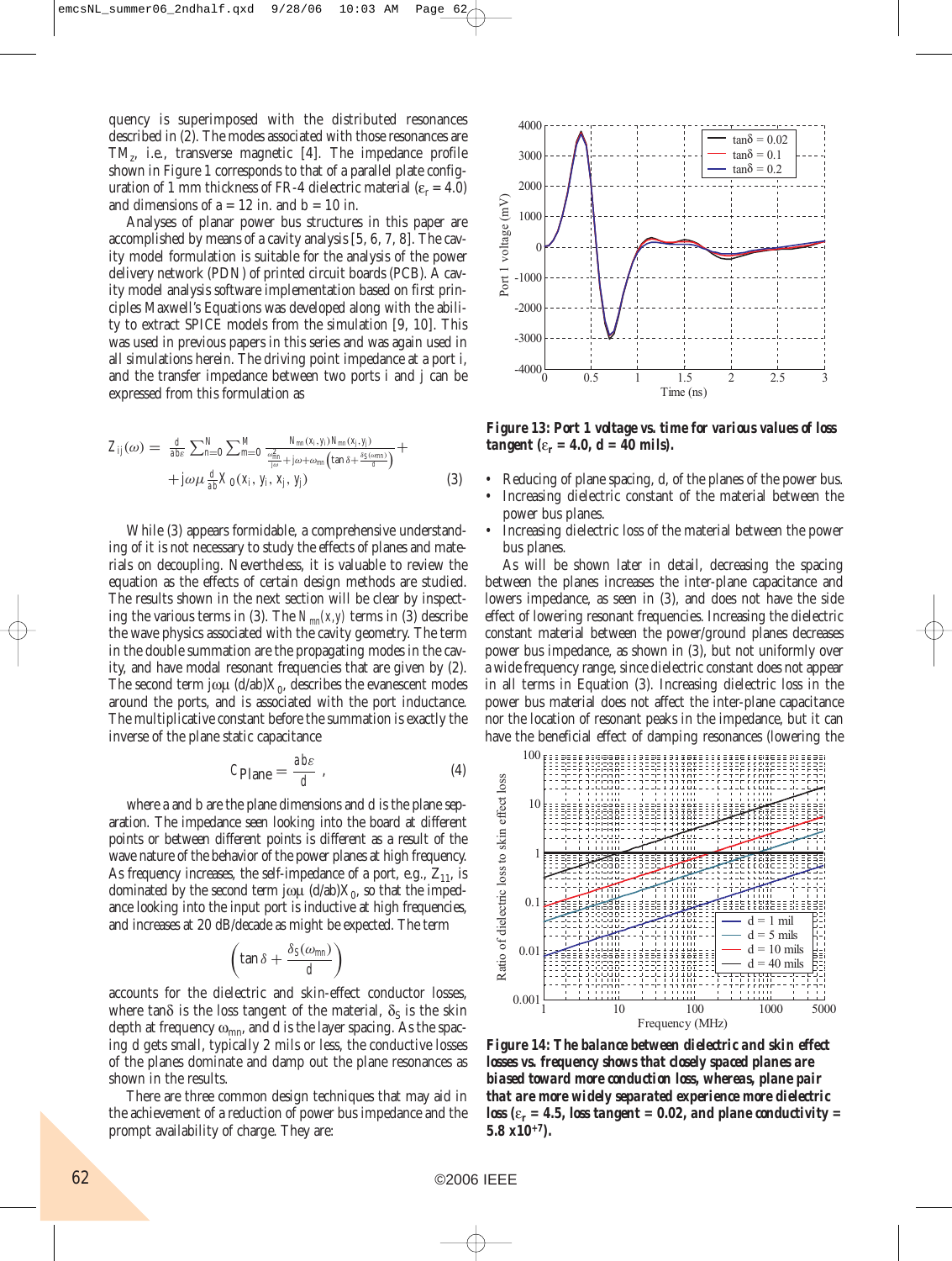

*Figure 15: Copper skin depth vs. frequency and the thicknesses of copper foils.*

impedance peaks) at frequencies higher than the lowest frequency i.e., lumped resonance. This method is not commonly used today in industry. These design techniques are based on PCB designer experience, particularly with decoupling for high-speed digital applications. In addition to the experience base, the use of these techniques is consistent with the description of the power bus physics described in Equation (3).

It is worth noting that in some design environments the flexibility to alter PCB design (stack-up, materials, etc.) to improve decoupling may be limited. Designs may be dictated by other constraints such as materials costs, board yields, etc. For instance, cost constraints may dictate the use of inexpensive, readily available dielectric material (FR-4 fiber glass epoxy resin), which will have a relative dielectric constant,  $\varepsilon_{\text{r}}$ , which has a value approximately 4. The PCB stack-up may be dictated by the number of layers needed for routing, or by cost constraints that limit the number of layers. Materials with high dielectric constants may be shunned because of the lack of manufacturing experience. However, even when facing rigid design constraints, opportunities to experiment and demonstrate ways to enhance future designs can present themselves, perhaps through test boards.

In order to examine the benefits of each these three power bus design techniques, a standard power bus structure, Figure 2, is used as a simulation model to compare the characteristics of each of these three design techniques. The power bus consists of two parallel conducting planes separated by a distance, d. The region between the planes is filled with a dielectric material with a relative dielectric constant,  $\varepsilon_r$  and a loss tangent, tan  $\delta$ . Two ports are defined on the power bus. Port 1 serves as the driven port, where the current is defined as a Gaussian pulse of duration of 1 ns, peak magnitude of 1A, and a time to peak of 0.5 ns, as seen in Figure 3. The voltage between the planes is evaluated at Port 1 and 2. The driving point impedance,  $Z_{11}$  at Port 1 indicates the ratio of the voltage and current driven at Port 1. The transfer impedance,  $Z_{21}$ , indicates the ratio of the voltage at Port 2 to the current at Port 1. (Impedance parameters have Port 2 open circuited.) The voltage measured at Port 1 is an indication of the voltage disturbance caused by the current pulse disturbance at the location of the current disturbance,

i.e., a self-induced noise voltage. The voltage at Port 2 is the voltage disturbance transmitted to Port 2 by the current disturbance at Port 1.

For simplicity, previous papers in this series used an isosceles triangular waveform to simulate the current draw at Port 1 caused by a switching IC [2]. In this paper, however, a Gaussian waveform is chosen in order to avoid the sharp changes in inflection of the triangular current's time profile, and the exaggerated effects these sharp corners can have on the spectrum. The Gaussian waveform is more consistent with the current waveform of the switching IC and produces voltage waveforms that have a more realistic appearance than does the triangle.

The first design technique investigated for reducing power bus impedance and voltage ripple magnitude is the reduction of plane spacing, d. Figures 4 and 5 show the effects on driving point and transfer impedances,  $|Z_{11}|$  and  $|Z_{21}|$ , of holding dielectric constant and loss tangent fixed in the structure from Figure 2, and varying the plane spacing, d. Parameters for the simulations that produced these figures are: dielectric constant of the power bus material is 4.0, plane conductivity is that of copper, 5.8 x10+7 S/m, and the loss tangent of the dielectric material is 0.02 (a value typical of common PCB laminate materials used in high-speed designs). From (3), the impedance is directly proportional to the plane spacing, d, so a reduction in plane spacing will reduce power bus impedance over a wide frequency range. This is clearly visible in Figures 4 and 5. In addition, there are no shifts in resonant frequencies as the plane spacing is varied, hence, no dramatic changes in the spectral behavior of the structure. The Q of the impedance curve (easily seen in Figure 4) increases as plane spacing increases indicating changes in the relative loss characteristics of the planar structure with respect to total energy stored. Very thin plane spacings do not support strong resonant peaks in the impedance, either self or transfer impedance, hence, provide a good platform for effective decoupling. A later discussion will show that as plane spacing decreases, copper losses in the planes increase. For very small (thin) plane spacings, increased copper loss is the dominant reason that strong resonant peaks are not supported.

Figure 6 illustrates the early time waveform of the voltage at Port 2 for each of the selected plane spacings, d. These voltages are indicative of the disturbance caused at Port 2 by the current pulse at Port 1; hence, Port 2 is a victim port for a disturbance at Port 1. There is an evident time lag in the Port 2 voltage, indicating the time necessary for the disturbance at Port 1 to reach Port 2. The peaks in the voltage waveform are aligned in time, regardless of the plane spacing. This lack of a shift in time indicates that the spectral character of the voltage at Port 2 is not affected by changes in plane spacing, i.e., the resonant frequencies are unchanged. For the largest plane spacing examined  $(d = 40$  mils), the peak amplitude of the voltage is the largest seen for any of the smaller plane spacing values. As the plane spacing decreases, the peak amplitude of the voltage disturbance at Port 2 decreases. (This is consistent with the power bus impedance being proportional to d, as shown in Equation (3) and Port 2 voltage being the product of the power bus transfer impedance and current in Port 1.) The early time peak voltage is nearly linear (proportional) with plane spacing, d. This is consistent with the power bus impedance increasing as plane spacing increases, as seen in (3). Decreasing plane spacing has a dramatic effect on the voltage at Port 2. Decreasing the plane spac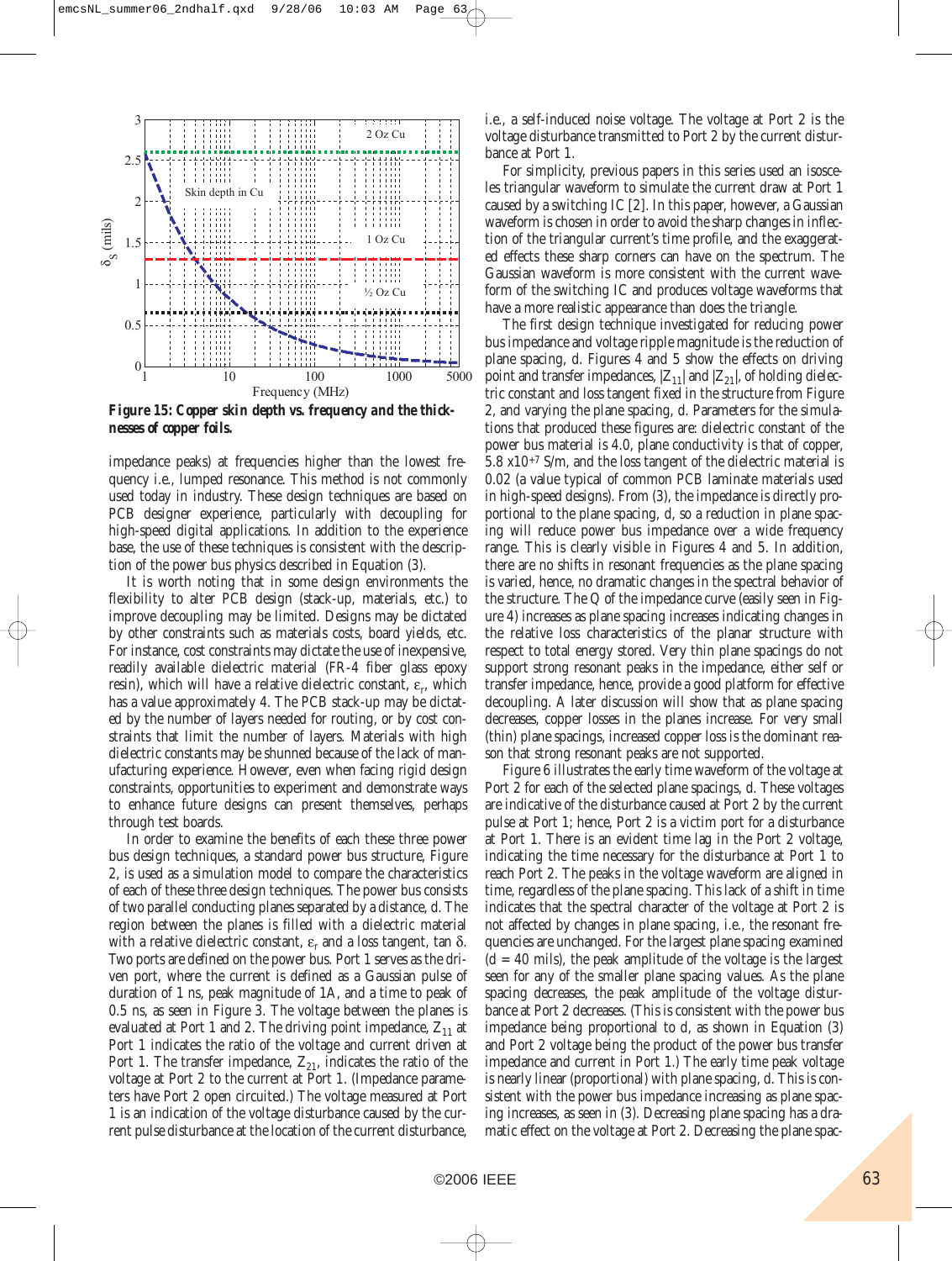ing from 40 mils to 10 mils (a x4 reduction) reduces the peak voltage at Port 2 by 74%. Reducing the plane spacing further to 5 mils (x2 reduction) reduces the peak voltage at Port 2 by another 51%. Further decreasing the plane spacing to 1 mil (x4 reduction) reduces the peak voltage at Port 2 by yet another 82%.

Figure 7 illustrates the Port 1 voltage (driving point voltage) for the different plane spacings. Port 1 voltages are akin to a self-induced interference voltage at Port 1 from a current disturbance at Port 1. The Port 1 voltages are almost 800% larger than Port 2 voltages at their largest, but they also vary nearly proportionally to plane spacing. The voltages at Port 1 for different plane spacings are aligned in time, as was the case with Port 2 and they do not exhibit the time delay that is seen at Port 2. The percentage decreases in Port 1 voltage due to decreasing plane spacing tracks the decreases seen at Port 2. For instance, when shrinking the plane spacing from 40 to 10 mils, the peak Port 1 voltage shrinks by 74%, a number almost identical to that seen at Port 2.

Decreasing the dielectric thickness between the power and ground planes linearly decreases the power bus impedance (meaning less noise generated) at both low and high frequencies, and significantly reduce power bus noise voltage both at the driven and the transmitted ports. It is to be expected that this reduced power bus noise voltage (often referred to as ripple in the design process) will reduce EMI that may be radiated from the power bus.

The second design method for reducing power bus impedance and voltage ripple is the increase in relative dielectric constant,  $\epsilon$ r. The effect on power bus impedance that results from changing the dielectric constant between the planes in the power bus can be seen from Figure 8 which illustrates the changes in  $|Z_{11}|$  that result from altering the value of dielectric constant, but maintaining a fixed plane spacing. The values of the plane conductivity and the loss tangent of the dielectric material is the same as in the examples of varying plane spacing. The resonant frequencies and the impedance shift lower as dielectric constant is increased. The value of the lowest resonant frequency (lumped element resonance) in  $|Z_{11}|$  is inversely proportional to √ $\epsilon$ r. The value of impedance at frequencies below this first resonance is inversely proportional to the value of dielectric constant, as seen in (3). In addition, the higher dielectric constant material slows the propagation velocity of electromagnetic waves, so it has the effect of increasing the electrical dimensions of the planes. Thus, distributed resonant frequencies are lowered, thereby reducing the frequency band for effective decoupling. This side effect may not be desirable in that power bus resonant frequencies may be shifted into regions of the spectra of signals or into frequencies that find an easy path for radiation due to system configuration. For brevity,  $|Z_{21}|$  is not displayed, but it also is reduced as dielectric constant is increased, as indicated by (3).

The effect of changes in the dielectric constant also has an effect on the time response of the voltage at Port 2, as is seen in Figure 9. This shows time delays at Port 2 relative to the excitation at Port 1, which are 0.95, 1.51, and 2.55 ns, respectively, as the value of dielectric constant moves from 2 to 8 to 32, respectively. These time delays reflect the decreasing speed of propagation in the material as the value of dielectric constant increases. The early time voltage peaks at Port 2 are higher for



*Figure 16: The driving point impedance,*  $|Z_{11}|$ *, of the representative commercially available classes of PCB materials from Table 1.*

*Table 1: Representative PCB laminate materials properties of classes of materials appropriate for decoupling applications. The material properties are used in the impedance plots in Figure 16.*

| Dk  | Loss<br>Tangent | Thick-<br>ness, d                | <b>Comment</b>                                           |
|-----|-----------------|----------------------------------|----------------------------------------------------------|
| 4.4 | 0.02            | 10,<br>4.<br>35 mils             | better quality<br>fiberglass/<br>epoxy resin<br>material |
| 4   | 0.02            | 2 mils                           | patented thin<br>FR4 core,<br>widely used.               |
| 16  | 0.006           | 16<br>microns<br>(0.63)<br>mils) | ultra-thin<br>material<br>commercially<br>available      |
| 20  | 0.015           | $0.2$ mils                       | ultra-thin<br>material from<br>[11, 12].                 |

lower dielectric constant materials than for higher dielectric constant materials. This is consistent with the notion that the higher dielectric constant materials provide lower impedance, better decoupling, and a lower voltage disturbance at Port 2. The early time peaks are not linearly related to dielectric constant and are seen to have amplitudes in the same general ranges as seen in Figure 6. As the dielectric constant is quadrupled in value from 2 to 8, the peak early time voltage at Port 2 is decreased by slightly less than 40%. As the dielectric constant is again quadrupled from 8 to 32, the peak voltage at Port 2 decreases by a little more than 40%.

Figure 10 shows the voltage at Port 1, the driven port, for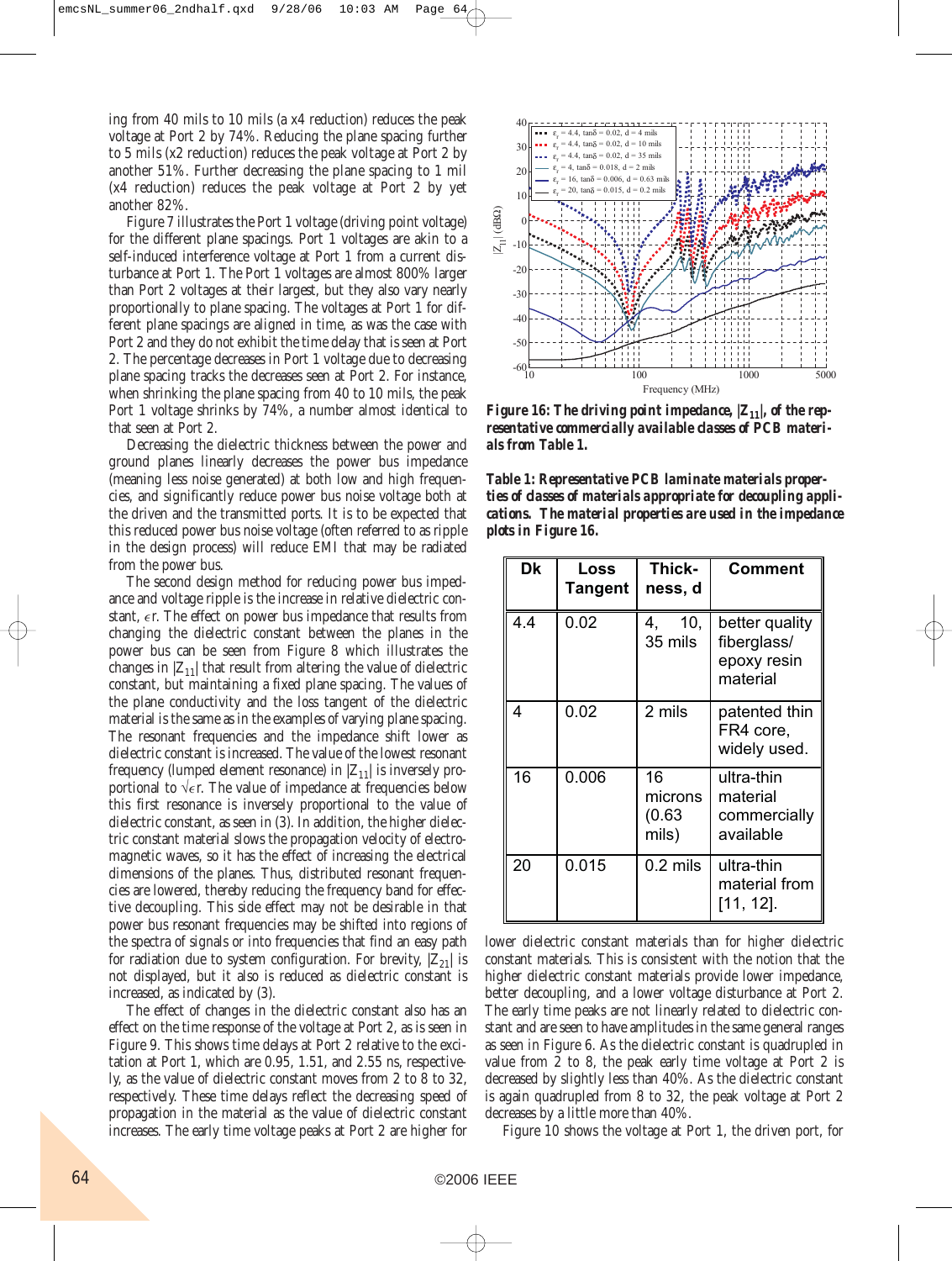

*Figure 17: Port 2 voltages for the cases of the representative commercially available classes of PCB materials from Table 1.*

the same values of thickness and dielectric constant shown in Figure 9. The voltage at Port 1 begins to rise immediately, reflecting that the voltage is calculated at the same point as the disturbance. The peak values of the voltage waveform are measured in thousands of mV, rather than hundreds of mV reflecting the much larger overall amplitude of the voltages at Port 1. Yet, as the value of dielectric constant is increased from 2 to 8 to 32, the reduction in peak voltage at Port 1 is only approximately 15% at each step.

The third design method for reducing power bus impedance and voltage ripple is the increase of dielectric loss (loss tangent, or tan  $\delta$ ) in the material of the power bus. Figure 11 shows results for varying loss tangent on the power bus input impedance,  $|Z_{11}|$ , while dielectric constant and plane spacing are held constant. The relative dielectric constant is 4.0, plane spacing is 40 mils, and copper plane conductivity is assumed. There is little change in the power bus impedance, other than at resonant frequencies, since the dielectric constant does not change. From these figures, the impedance curves do not shift in amplitude; only the sharpness of the resonant peaks is changed (varying Q). The resonances above the lowest frequency resonance (lumped element resonance) are substantially attenuated.

Figure 12 shows the time domain voltage at Port 2 as a result of varying loss tangent. The curves for each of the loss tangent values are aligned again implying that the waveforms ring at the same frequency and there is no shift in resonant frequencies in the spectrum of the power bus impedance. Increased dielectric loss results in high frequency filtering (low pass). The peak amplitude is largest when the loss tangent is smallest (low loss) and the duration of the ringing is longer. The peak voltage at Port 2 varies approximately 25% as the loss tangent varies by a factor of 10 (0.2 to 0.02). Figure 13 shows Port 1 voltage as loss tangent is varied. There is very little change in the peak voltage disturbance at Port 1 as dielectric loss is varied. Decoupling noise suppression benefits from increased dielectric loss in the power bus, but not as greatly as with variations in plane spacing or dielectric constant.

If materials with increased dielectric loss are used in the signal areas of the PCB, the result may not be desirable. The high frequency filtering effect of the increased loss may filter highfrequency spectral content from the signal, rounding edges of signal pulses or slowing rise-times.

Loss in the power bus actually has two components, dielectric loss in the material between the planes and resistive loss from current flowing in the planes themselves. The determination of which type of loss is dominant in a specific power bus depends on the plane spacing, d. Thin and ultra-thin dielectric layers between planes can effectively damp all resonant peaks, even though there is very little dielectric material present. This is due to the increase of the skin-effect losses due to the decreased spacing between the power and ground planes. With the decreased spacing, the field intensity between the power and ground planes increases, provided that the voltage applied between the planes is constant. Hence, the tangential H-field (surface currents) on the conductor surfaces increases. This increases resistive (skin-effect) losses, which in turn reduce the power bus impedance. Figure 14 shows the ratio of dielectric loss vs. resistive loss in a single plane pair power bus of various thicknesses. For values of the ratio greater than unity, dielectric losses are dominant. For values less than unity, resistive losses are dominant. The trend shows that for a power bus thickness greater than 10 mils, the dielectric loss is much greater than the conduction loss for frequencies higher than a few hundred MHz.

Increasing the skin-effect losses by using an embedded thin or ultra-thin capacitance material is a superior way to achieve power bus design objectives. However, mechanically there are a few issues associated with the decreased spacing between the power and ground planes, such as power/ground shorts, material breakdown, as well as some reliability concerns. Board assembly may require additional or special processes/handling in order to achieve necessary yields. Nevertheless, with the continuous advance of the technology, it is very promising that the embedded capacitance should become a practical, effective solution to obtain low power-bus impedance at GHz frequencies.

#### **III. DESIGN IMPLICATIONS**

The effects of varying power bus plane spacing, dielectric constant and dielectric loss on power bus impedance and voltage disturbance levels are examined in detail in the previous section. The EMC performance of a power/ground plane pair is improved when impedance and voltage disturbance levels are kept low. Reducing the spacing between power and ground planes is a very effective means of accomplishing improved EMC performance without altering electrical characteristics, such as power bus resonant frequencies. Increasing the dielectric constant of the material between the planes can lower the power bus impedance, but more so for frequencies below the lumped element resonant frequency than above and more so for transmitted noise voltages than for noise voltage disturbances built up at the source. A potentially unattractive side effect of increasing dielectric constant between the planes of a power bus is that the electrical dimensions of the power bus are enlarged and power bus resonances occur at lower frequencies than before. Conceivably, signal frequencies could lie within the band of power bus resonant frequencies possible causing distortion of the signal waveform and resulting bit errors. Increasing dielectric loss between the planes does reduce high frequency resonances, but is only marginally effective in reducing transmitted noise disturbances. This is not a commonly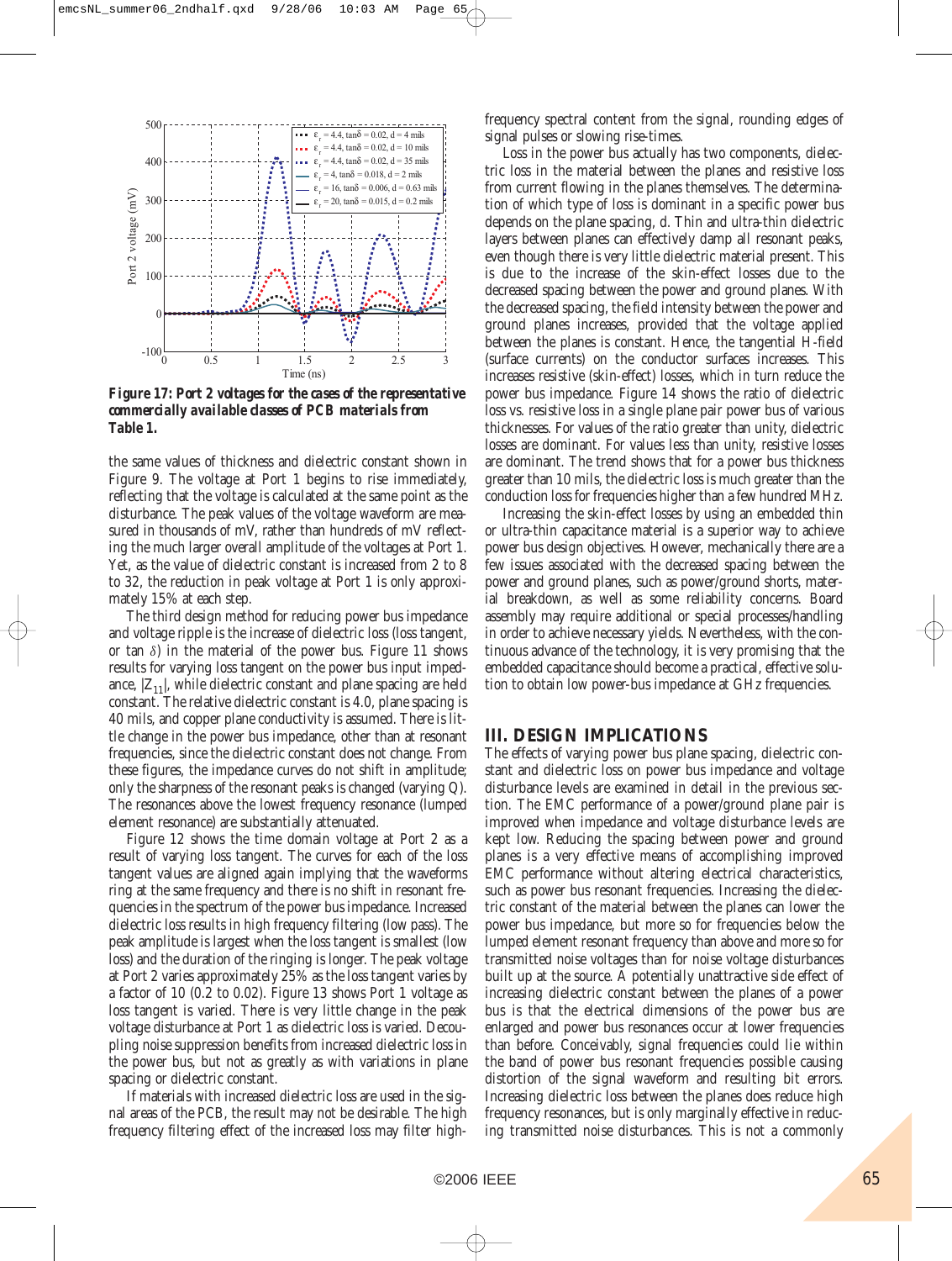

*Figure 18: Port 1 voltages for the cases of the representative commercially available classes of PCB materials from Table 1.*

applied method for enhancing power bus decoupling.

Materials designers sometimes focus on increased dielectric constant as a goal for the development of new dielectric materials to appeal decoupling applications. This may be a manifestation of a lack of understanding of the overall result of increased dielectric constants. New materials sometimes offer increased ability to sustain thin power bus separations and it is the separation that can be more important than the increased dielectric constant.

PCB designers sometimes think that the thickness of the copper planes affects decoupling effectiveness. At first glance, it might seem that thicker metal planes provide lower inductance, therefore improving the decoupling performance. Certainly thicker metal planes provide lower resistance at dc. However, as frequency increases, the current is restricted to a small portion of the total metal thickness due to skin effect. The skin depth is defined by:

$$
\delta_S = \frac{1}{\sqrt{f\pi\mu\sigma}}\tag{5}
$$

where  $\sigma$  is the conductivity of the metal,  $\mu$  is permeability, and f is frequency.

From Equation (5), as frequency increases, the skin depth decreases. Figure 15 shows the skin depth varies with frequency and compares this depth to typical PCB plane thicknesses. When frequency rises as high as 4 MHz, the skin depth is the same as the thickness of 1 oz copper. By the time frequency rises to 100 MHz, the current uses only about one-quarter mil of copper. Therefore, if the copper plane thickness were increased in thickness from 1 oz copper to 2 oz copper, there will be no change to the decoupling performance of the planes. Note that the formulation in (3) assumes that plane thickness is greater than skin depth.

Table 1 lists some representative values of commercially available PCB laminate materials that are appropriate for use in decoupling applications. These sets of material properties were selected to represent commonly available materials and also some special materials that may not be in common use, but



*Figure 19: Multiple power bus structures in a PCB stackup that provide the same dc voltage level may not provide the same amount of current to the IC during initial switching period because of differences in the inductances of the current paths. (Displacement currents are not shown.)*

which are commercially available. An effort was made to select material properties that are representative of classes of materials, rather than to attempt to present every possible set of material properties. Figure 16 shows the power bus impedances  $|Z_{11}|$  for some representative values of commercially available dielectric thicknesses, dielectric constant, and loss tangent (using the geometry of Figure 2). Clearly the materials with high dielectric constant, especially with their typically very thin thickness, provide the best (lowest) impedance. The 2 mil thick material with a dielectric constant of 4 is representative of the patented process of forming very thin FR-4 cores that do not suffer shorting. This class of material is widely available and is even available in cores thinner than 2 mils. The ultra-thin materials exhibit very low impedances along with weak to non-existent resonances as losses are dominantly resistive, rather than loss in the dielectric (Figure 14) [11]. These ultra-thin materials present manufacturing challenges to provide processes for use that offer acceptable yields for the finished boards and also avoids electrical shorts between the ultra-close copper planes. These challenges have been met in the sense that ultra-thin core materials are available from more than a single manufacturer.

Figures 17 and 18 show the time domain noise voltages at Port 2 and Port 1, respectively, for the dielectric materials and thicknesses for the same simulation conditions from Figure 16 and Table 1. The high dielectric constant materials that are accompanied by very thin power bus thicknesses have noise levels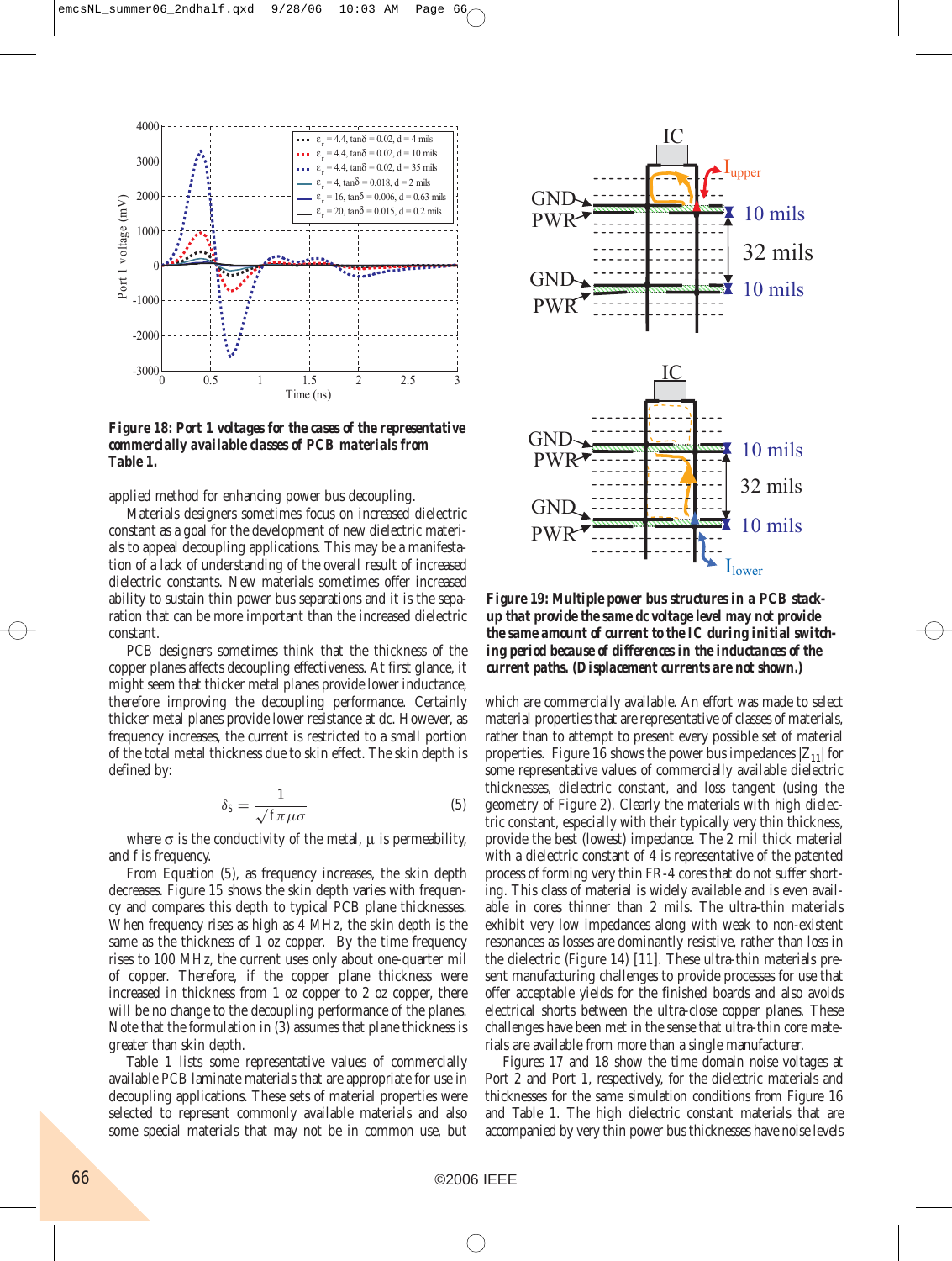

*Figure 20: When a decoupling capacitor is connected to two power bus structures within a PCB, more current is drawn from the plane pair whose interconnection path provides the lower inductance*  $(I_1)$  *than from the plane pair that has the higher inductance interconnection*  $(I_3)$ *.* 

that are not even visible compared to the typical FR-4 materials.

Another consideration is the use of multiple plane pair to provide the same dc voltage level. This is sometimes done in PCB design to reduce the dc resistance for power delivery, i.e., to attempt to provide more charge with less voltage drop. Naturally, there are many different possible configurations for multiple sets of power/ground planes, but Figure 19 shows an example with two power bus plane pair providing the same dc voltage to the IC. The connection inductance between the IC and the planes has a large effect on the decoupling performance of planes at high frequencies [2]. Clearly, the IC, when connected to the upper plane pair experiences a lower loop inductance than when connected to the lower plane pair. The ratio of these loop inductances provides a quick indication of the relative effectiveness of the lower plane pair in supplying high frequency current (current available immediately after switching). Figure 20 shows the relative current (calculated with the cavity model) that can be drawn from each set of power bus structures for a specific example, consistent with the 62 mil finished thickness geometries used in this paper (10 x 12 inch PCB, 10 mil power bus cores, 32 mils separating the power buses, relative dielectric constant of 4, copper conductivity, loss tangent of 0.02, and with the port at the same location as Port 2 in Figure 2. The peak current drawn from the lower plane pair is only 11% of the peak current drawn from the upper plane pair. Therefore, adding a second power bus, even it is thin may not benefit high frequency, early time decoupling if the resulting interconnection inductance is high.

### **IV. CONCLUSIONS**

In this third installment in the series of papers on PDN design and decoupling, the effects of the plane size, dielectric constant, and dielectric thickness on the PDN impedance and voltage ripple are examined. The size of the planes determines the lowest frequency at which the cavity mode resonates, above which distributed behavior dominates the PDN impedance and its decoupling performance. The larger the planes, the lower the lowest distributed resonant frequency.

The single most effective design technique for lowering power bus impedance and voltage ripple is to decrease the spacing of the power/ground planes in the power bus. Decreasing the plane spacing from 40 to 10 mils is shown to decrease power bus impedance by greater than 10 dB (Figure 4). There are no electrical side effects associated with changing plane spacing. Very thin dielectrics reduce both the PDN impedance, and greatly dampen the high frequency distributed mode resonances. Reducing power bus plane spacing can mean PCB stack-up changes and the use of more expensive cores. On the other hand, reducing power bus plane spacing can offer the opportunity for more signal layers. A deleterious side effect of thin plane spacings between power and ground can be unintended electrical short circuits (shorting due to copper plane surface irregularities). Prevention of unintended electrical short circuits on planes that are closely spaced is a manufacturing process issue that has usually been solved by the time closely spaced planes are commercially available, usually as a PCB core material.

The second best means of reducing power bus impedance and voltage ripple is to increase the dielectric constant of the material in the power bus. Higher dielectric constant improves PDN performance by lowering the impedance between the planes. Increasing the dielectric constant by a factor of four results in lowering the PDN impedance by approximately 12 dB for frequencies lower than the lumped resonant frequency. While the first distributed mode resonant frequency is lower for higher dielectric constants, the maximum impedance of these resonances is lower by 6-10 dB (Figure 8). The undesirable side effect of raising dielectric constant is the downward frequency shift of power bus resonances. The design ramification of this is that resonant frequencies may be shifted into regions that overlap signal spectra possibly causing signal distortion and bit errors. There are limited sets of materials that are available in dielectric constants higher than 4.0 that are available in a multitude of thicknesses and are intended for use in the PDN. (There are a number with dielectric constants lower than 4.0, but these are usually intended for use in signal layers, not in the power bus.)

When thin dielectrics and high dielectric constant can be combined, even better performance is obtained. Naturally, the connection to the PDN must be a low inductance connection to realize these benefits.

The use of lossy dielectric material in the power bus is of limited utility in isolation because the resulting reductions in power bus impedance and voltage ripple are small, except for specific resonant frequencies. However, the use of all three design methods together provides the best enhancement of decoupling. Perception and design rules are relative. In the microwave signaling community, FR-4 PCB material with a loss tangent of 0.02 is considered extremely lossy as it is without the consideration of adding additional loss. In that application with the use of extremely low loss dielectrics, signal losses are always dominated by skin effect resistive losses, not dielectric losses.

The next paper in this decoupling series will address the source of the noise in the PDN. The first three papers have dis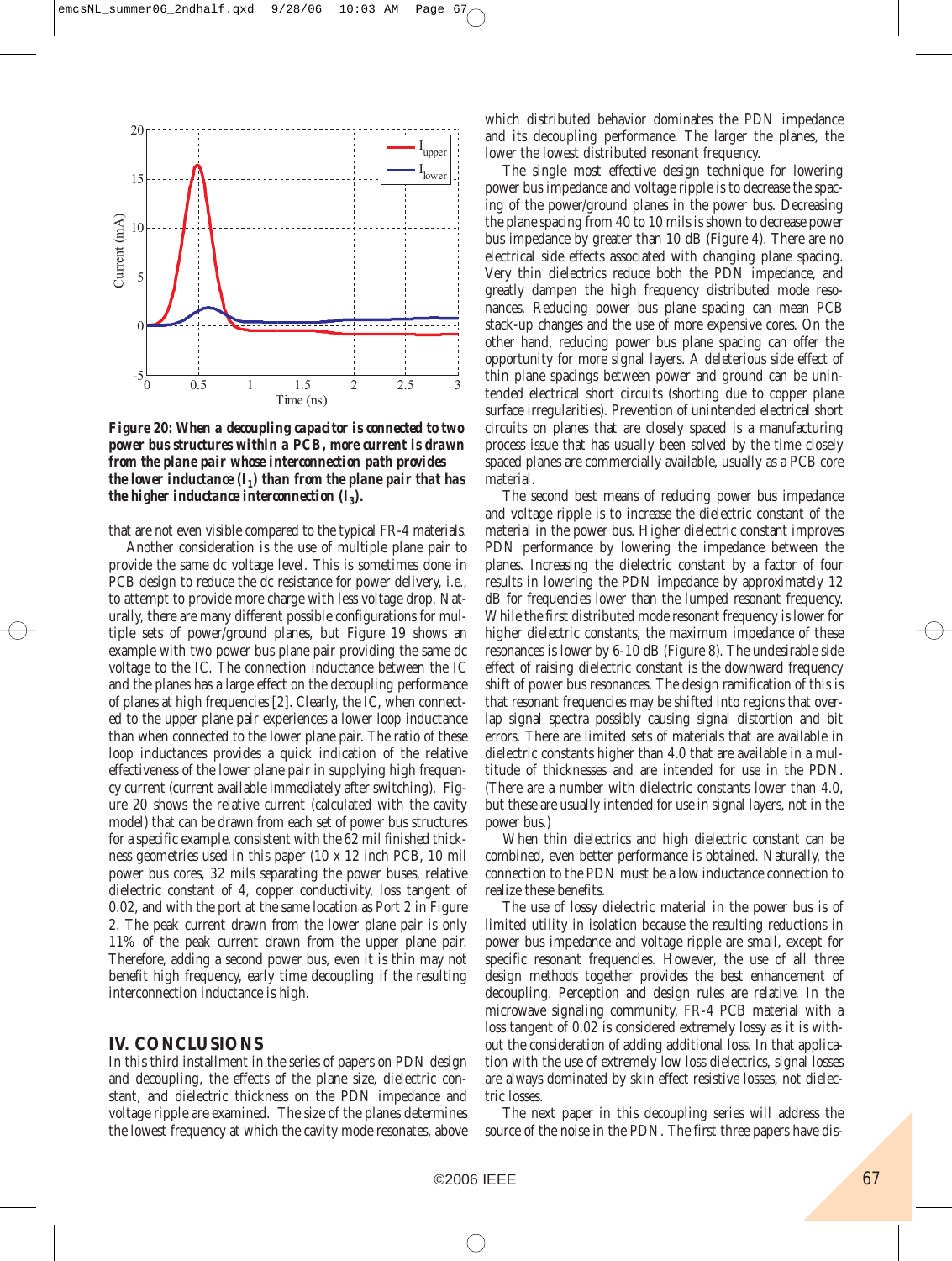cussed the performance of the physical structure without discussing what the impedance/noise goal should be for this structure. In order to know what target impedance to design for, we must have an understanding of the amount of noise created by the IC. Naturally, this is a very complex question, and to get a 'perfect' answer requires detailed knowledge of the inner workings of the IC. This kind of detail is seldom available to us, so some reasonable assumptions allow good engineering estimates.

### **V. REFERENCES**

- 1. Knighten, J., B. Archambeault, J. Fan, G. Selli, S. Connor, J. Drewniak, "PDN Design Strategies: I. Ceramic SMT Decoupling Capacitors – What Values Should I Choose?," IEEE EMC Society Newsletter, Issue No. 207, Fall 2005, pp. 46-53.
- 2. Knighten, J., B. Archambeault, J. Fan, G. Selli, L. Xue, S. Connor, J. Drewniak, "PDN Design Strategies: II. Ceramic SMT Decoupling Capacitors – Does Location Matter?," IEEE EMC Society Newsletter, Issue No. 208, Winter 2006, pp. 56-67.
- 3. Fan, J., J. Knighten, N. Smith, R. Alexander, "The Effects of Reference Capacitors on Signal Transmission through Single-Ended Traces in Multi-Layer PCBs," 2003 IEEE International Symposium on Electromagnetic Compatibility, Boston MA, August 18-22, 2003, pp. 690-694.
- 4. Pozar, David M., Microwave Engineering, 2nd Ed, Wiley, 1998.
- 5. Lo, Y., D. Solomon, W. Richards, "Theory and experi-

### **Biographies**



**James L. Knighten** (S'62-M'77-SM'97) received his B.S. and M.S. degrees in electrical engineering from Louisiana State University in 1965 and 1968, respectively, and his Ph.D. degree in electrical engineering from Iowa State University in 1976. He is employed by the Teradata Division of NCR Corporation in San Diego, California where he works on EMI, and

signal integrity design and testing of high-speed digital signal transmission systems in massively parallel processing computing systems. Prior to joining NCR, he worked for Maxwell Technologies, Inc., where he was engaged in the design of hardened electronic systems against the effects of the electromagnetic pulse created by nuclear weapon detonation, EMI, lightning, and high-powered microwaves on electronic systems. He has authored numerous technical papers on topics involving various aspects of electromagnetics and taught short courses on electromagnetic pulse effects and electronics survivability both in the USA and in Europe. He is a member of the IEEE EMC Society.



**Bruce Archambeault** (M '85, SM '99, F '05) is an IBM Distinguished Engineer at IBM in Research Triangle Park, NC. He received his B.S.E.E degree from the University of New Hampshire in 1977 and his M.S.E.E degree from Northeastern University in 1981. He received his Ph. D. from the University of ment on microstrip antennas," IEEE Trans. Antennas and Propagation, vol. 27, pp. 137-145, March 1979.

- 6. T. Okoshi and T. Miyodhi, "The planar circuit an approach to microwave integrated circuitry," IEEE Trans. Microwave Theory and Technique, Vol. 20, No. 4, April 1972, pp. 245 – 252.
- 7. G.T. Lei, R.W. Techentin, R.P. Hayes, D.J. Schwab, and B.K.Gilbert," Wave model to the Ground/Power Plane Noise Problem," IEEE Transactions on Instrumentations and Measurements, Vol.44, No.2, April 1995, pp. 300- 303.
- 8. N. Na, J. Choi, S. Chun, M. Swaminatham, and J. Srinivasan, "Modeling and transient Simulation of planes in electronic packages," IEEE Transactions on Advanced Packaging, Vol. 23, No. 3, Aug. 2000, pp. 340- 352.
- 9. C. Wang, J. Mao, G. Selli, S. Luan, L. Zhang, J. Fan, D. J. Pommerenke, R. E. DuBroff, and J. L. Drewniak, "An efficient approach for power delivery network design with closed-form expressions for parasitic interconnect inductance," IEEE Trans. Advanced Packaging, Vol. 29, No. 2, May 2006.
- 10. EZ-PowerPlane, http://www.ems-plus.com/.
- 11. "Embedded decoupling capacitance (edc) project—Final Report," National Center for Manufacturing Sciences, Ann Arbor, MI, Final Rep. 0091RE00, 2000
- 12. Xu, M., T. Hubing, J. Chen, T. Van Doren, J. Drewniak, R. DuBroff, "Power-Bus Decoupling With Embedded Capacitance in Printed Circuit Board Design," IEEE Trans. Electromagnetic Compatibility, Vol. 45, No.1, February 2003, pp. 22-30.

New Hampshire in 1997. His doctoral research was in the area of computational electromagnetics applied to real-world EMC problems. Dr. Archambeault has authored or co-authored a number of papers in computational electromagnetics, mostly applied to real-world EMC applications. He is currently a member of the Board of Directors for the IEEE EMC Society and a past Board of Directors member for the Applied Computational Electromagnetics Society (ACES). He has served as a past IEEE/EMCS Distinguished Lecturer. He is the author of the book "PCB Design for Real-World EMI Control" and the lead author of the book titled "EMI/EMC Computational Modeling Handbook".



**Jun Fan** (S'97-M'00-SM'06) received his B.S. and M.S. degrees in Electrical Engineering from Tsinghua University, Beijing, China, in 1994 and 1997, respectively. He received his Ph.D. degree in Electrical Engineering from University of Missouri-Rolla in 2000. He currently is an employee of the Teradata division of NCR Corporation in San Diego, Cali-

fornia, and serves as a Senior Hardware Engineer. His research interests include signal integrity and EMI designs in highspeed digital systems, dc power bus modeling, PCB noise reduction, differential signaling, and cable/connector designs. He received the Conference Best Paper Award from the Applied Computational Electromagnetics Society in 2000.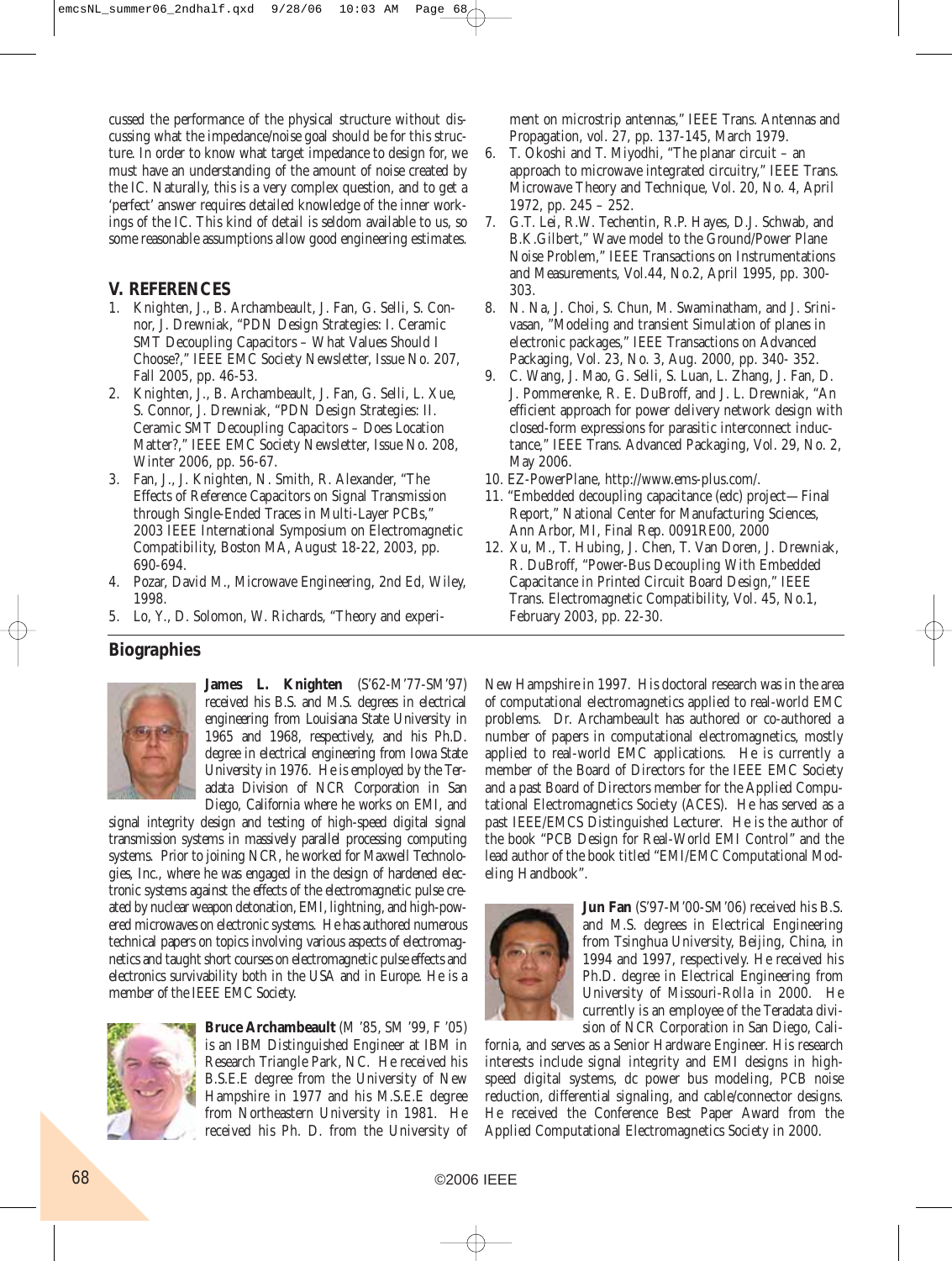

**Giuseppe Selli** (S '00) received his Laurea degree from the University of Rome "La Sapienza" in June 2000. In January 2002, he joined the Electromagnetic Compatibility research group at the University of Missouri Rolla and he received his Master of Science Degree in Electrical Engineering in November 2003 with a thesis on "Time domain extrapola-

tion and evaluation of surface-mount component parasitic inductance." He is a Ph.D. Candidate at the Electrical Engineering Department of the University Missouri-Rolla within the E.M.C. Group and from May 2005 to December 2005 he was at the IBM T.J. Watson Research Center on a co-op program within the High Speed Electrical/Optical Packaging Department. He received the IEC Design Conference Best Paper Award in 2006. His research interests include signal and power integrity issues.



**Liang Xue** (S '06) received his B.S. degree in Electrical Engineering from Tsinghua University, Beijing, China, in 2003, and is currently pursuing the M.S. degree in Electrical Engineering at the University of Missouri-Rolla. He is a graduate research assistant in the Electromagnetic Compatibility Laboratory, University of Missouri-Rolla. His main research interests are in the area of signal integrity and power integrity.



**Sam Connor** (M '05) received his BSEE from the University of Notre Dame in 1994. He currently works at IBM in Research Triangle Park, NC, where he is a senior engineer responsible for the development of EMC and SI analysis tools/applications. Mr. Connor has co-authored several papers in computational electromagnetics, mostly applied to decou-

pling and high-speed signaling issues in PCB designs.



**James L. Drewniak** (S '85, M '90, SM '01) received B.S., M.S., and Ph.D. degrees in electrical engineering from the University of Illinois at Urbana-Champaign in 1985, 1987, and 1991, respectively. He joined the Electrical Engineering Department at the University of Missouri-Rolla in 1991 where he is one of the principle faculty in the

Electromagnetic Compatibility Laboratory. His research and teaching interests include electromagnetic compatibility in high-speed digital and mixed signal designs, electronic packaging, and electromagnetic compatibility in power electronic based systems.



### **EMC** zurich Munich 2007

lla⊖ for Papers

### 18th International Zurich Symposium

**Technical Exhibition on EMC and RF/Microwave Measurements & Instrumentation** 

**EMC Zurich in Munich 2007** September 24-28 Technische Universität München, Germany

Proposals for workshops, tutorials and topical meetings October 6, 2006

Preliminary paper submissions for regular sessions (4 pages in PDF format only) February 2, 2007

Notification of acceptance

Final paper submission

April 13, 2007 June 8, 2007

### www.emc-zurich.ch









**General Chairman** R. Vahldieck. **ETH Zurich** 

**Symposium President** P. Russer, TU München

**Technical Program** Co-chairs

R. Weigel, Uni Erlangen R. Olsen, Washington **State University** 

**Organizing Committee** U. Siart, TU München

**Industrial Relations** M. Stecher. Rohde & Schwarz

**Exhibition** G. Schmidt, Gerotron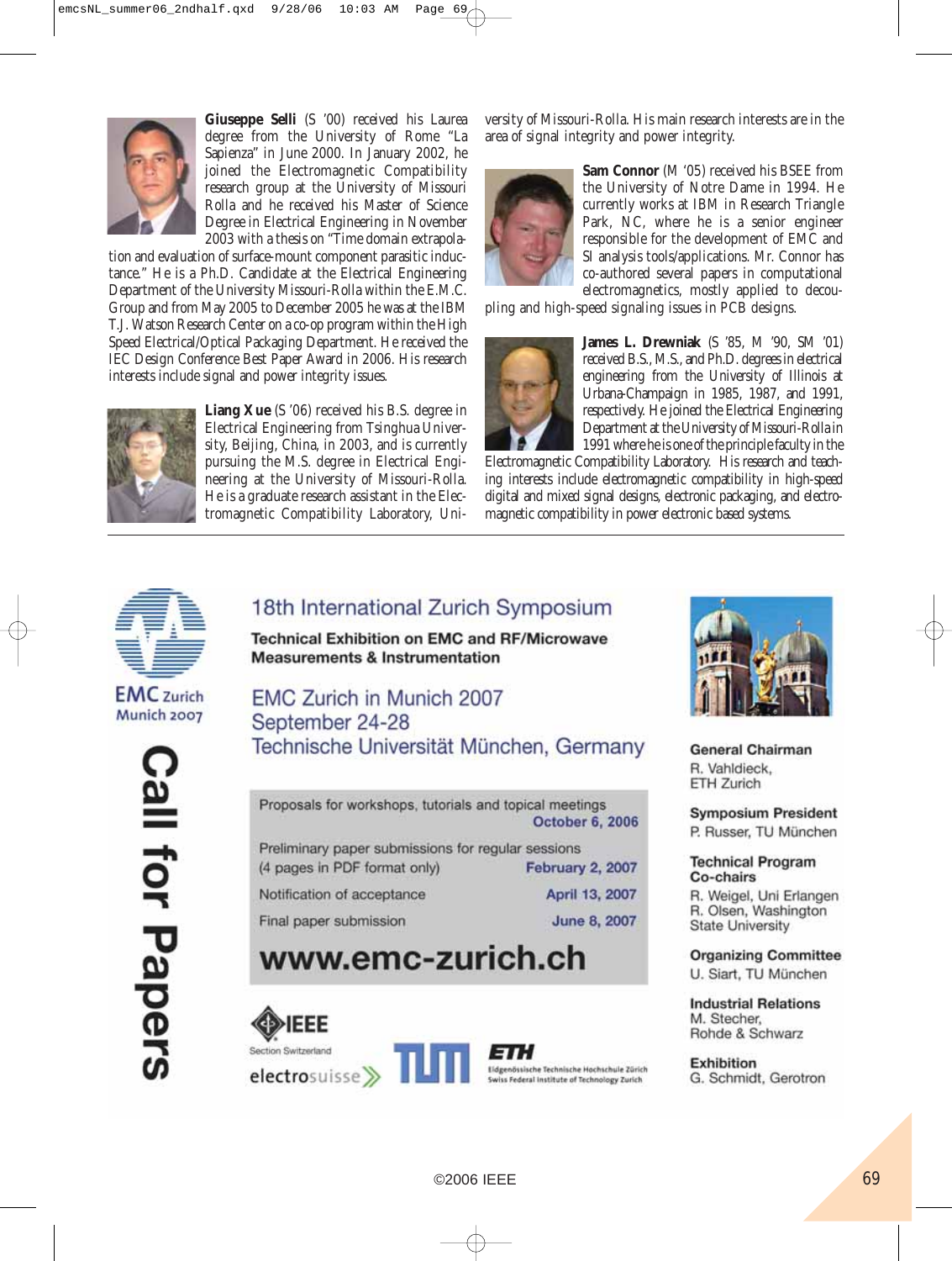## **Photonic Crystal Power Substrate for Wideband Suppression of Power/Ground Bounce Noise and Radiated Emission in High-speed Packages**

*Sin-Ting Chen\*, Tzyy-Sheng Horng\*, Tzong-Lin Wu\*\**

*\*Department of Electrical Engineering, National Sun Yat-Sen University, Taiwan*

*\*\* Department of Electrical Engineering and Graduate Institute of Communication Engineering, National Taiwan University, Taiwan*

### *E-mail:wtl@cc.ee.ntu.edu.tw*

*Abstract — In this work, we demonstrated a novel electromagnetic bandgap (EBG) design for the substrate of the power delivery network (PDN) to suppress the propagation of the ground bounce noise (GBN) or the simultaneous switching noise (SSN) and radiated emissions in high-speed digital package substrates. Two layers package substrates were fabricated with keeping power/ground planes solid and embedded several high dielectric constant (High-DK) rods in the substrate. The noise suppression performance and the electromagnetic interference (EMI) reduction capability were simulated and measured for the proposed design. Good agreement is seen.*

*Index Terms — electromagnetic bandgap (EBG), power delivery network (PDN), simultaneous switching noise (SSN), electromagnetic interference (EMI).*

### **I. INTRODUCTION**

With the fast edge rates, high clock frequency and low voltage level for high-speed circuits, simultaneous switching noise (SSN) on the power delivery network (PDN) become the most important factors to determine the system performance. The resonance modes of the parallel-plate waveguide can be excited by SSN and cause serious signal integrity (SI) and electromagnetic interference (EMI) problems [1]-[2].

Several researches have been proposed to suppress the SSN coupling. Adding decoupling capacitors between the power and ground planes is a traditional method to suppress SSN and EMI, but they are effective at higher frequency ranges due to the equivalent series inductance (ESL). Recently, various forms of electromagnetic bandgap (EBG) structures have been proposed to suppress SSN and EMI [3]-[5]. Most of these EBG structures were etched some patterns periodically on the metal layer of the PDN and may cause some signal integrity problems.

In this work, we proposed a novel EBG substrate with embedding several high-DK rods in the substrate material but keeping the metal layer (power and ground) continuous. The photonic bandgap appear for this power substrate with excellent power noise suppression capability. The distinctive behavior of the EBG substrate both in broadband suppression of the SSN and EMI is validated by measurement and simulation.

#### **II. DESIGN CONCEPT OF THE EBG SUBSTRATE**



(b) *Fig. 1. (a) Schematic diagram of the proposed EBG structure. (b) The high-DK materials.*

Fig. 1(a) shows geometry of the proposed EBG substrate. The dimension of this structure is 40mm by 40mm and the thickness is 0.8mm. The top and bottom layers of this structure are covered with copper completely. The material of the substrate is ROGERS RT/duroid 5870 ( $\epsilon_r = 2.33$ , tan  $\delta = 0.0012$ ) and the dielectric constant of the high-DK material embedded in the substrate is 110. The radius of the high-DK rod is 2mm. These high-DK rods are embedded in ROGERS RT/duroid 5870 and the spacing between each rod is 10mm. The Fig. 1(b) shows the high-DK material. Measurement ports 1 and 2 are located at (16.5mm, 10mm) and (10mm, 15mm) of the test substrate and they places between power and ground planes. The original point (0, 0) is on the left corner of the EBG substrate as shown in Fig. 1(a).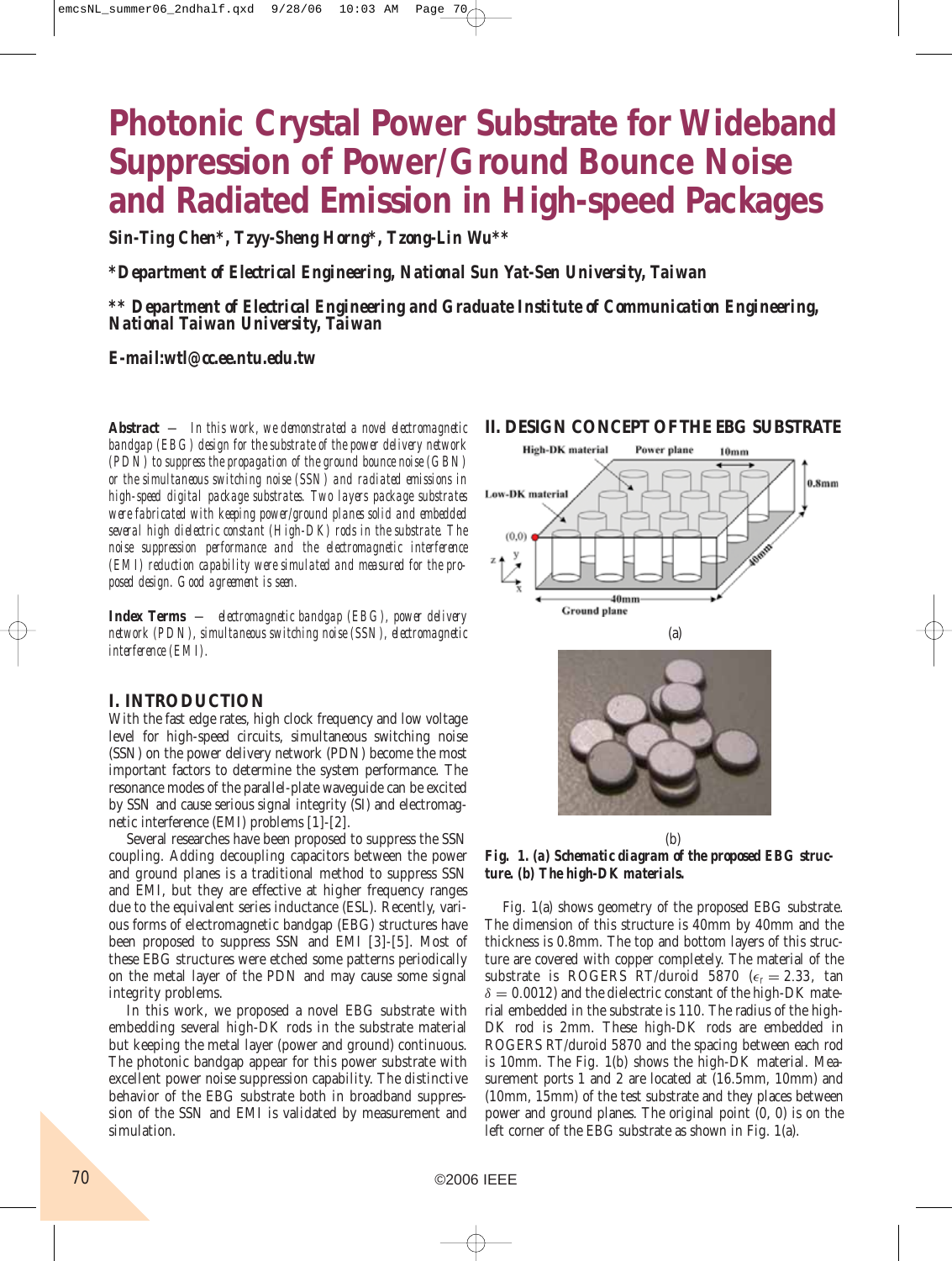### **III. EXPERIMENTAL RESULTS AND DISCUSSION**

#### **A. Broadband SSN suppression**

Fig. 2 shows the measured and simulated |S21| for the designed EBG substrate. The insertion loss of the reference board is also presented in this figure for comparison. The EM tool ANSOFT HFSS is used to simulate the SSN behavior of this structure. Compared with the reference board, it is clearly seen that the EBG substrate behaves highly efficient SSN suppression in a broadband range from about 2.8 GHz to 5 GHz and 5.7 GHz to 7.6 GHz. The bandwidth is defined by the insertion loss lower than -25 dB. Within the first stopband, the proposed power substrate achieve averagely over 30 dB of noise suppression. Fig 3 shows the dispersion diagram of this EBG substrate and there are two band gaps. The band characteristic is scanned along the edge of the Brillouin zone, which represents the irreducible value of the propagation vectors in the lattice. It is clearly seen that the stopband regions in the band structure diagram are consistent with those shown in Fig. 2.



*Fig. 2. Comparison of |S21| between the EBG substrate and the reference board by HFSS simulation and the measurement.*



*Fig. 3. The dispersion diagram for the high-DK rods with a 2mm radius in a square lattice in a duriod host with a period of 10mm.*

**B. Radiation suppression**



*Fig. 4. Measurement setup for EMI in 3m fully anechoic chamber.*



*Fig. 5. Simulated and measured EMI radiation at 3m for the EBG substrate.*

Low radiation is important in high-speed circuits for the compliance of the strict electromagnetic compatibility (EMC) regulations. We investigate the EMI performance of the proposed EBG substrate by comparing with the reference board.

Fig. 4 shows the EMI measurement setup in an EMC fully anechoic chamber. The test board is put on the wooden table, and the RF signal of 0dBm generated by the signal source (Anritsu 68147C) is launched into power plane of the board through SMA connector. The radiated E-file is measured by hone antenna (R&S HF906) and the distance between the test board and the antenna is fixed at 3m. The maximum radiated E-field is recorded by the spectrum analyzer (R&S FSP) with 100kHz resolution bandwidth. The simulation for the E-field radiation is modeled by ANSOFT HFSS.

Fig. 5 shows the simulated and measured EMI radiation at 3m distance for the EBG substrate. It is seen that the agreement between the measurement and the simulation is resonance good. At the frequency range of the band gap, the radiation resulted from the SSN is significantly suppressed with over 30dB reduction. This design is quite helpful for low EMI package in highspeed circuits.

### **V. CONCLUSION**

A novel EBG substrate design using high-DK material embedded in the low-DK substrate is proposed to suppress the SSN in the high-speed circuits. The performance of efficient and wideband noise suppression is theoretically and experiment demonstrated in this paper. In addition, the proposed design performs low radiation emission resulted from the SSN at the designed stopband. It has been shown that the EBG substrate behaves two stop bands to suppress SSN and EMI.

### **REFERENCES**

- [1] T. L. Wu, Y. H. Lin, J. N. Hwang, J. J. Lin, "The effect of test system impedance on measurements of ground bounce in printed circuit boards," IEEE Transactions on Electromagnetic Compatibility, vol. 43, May 2001, pp. 600-607.
- [2] G. Lei, R. W. Techentin, and B. K. Bilbert, "High-frequency characterization of power/ground-plane structures," IEEE Transactions on Microwave Theory Tech-